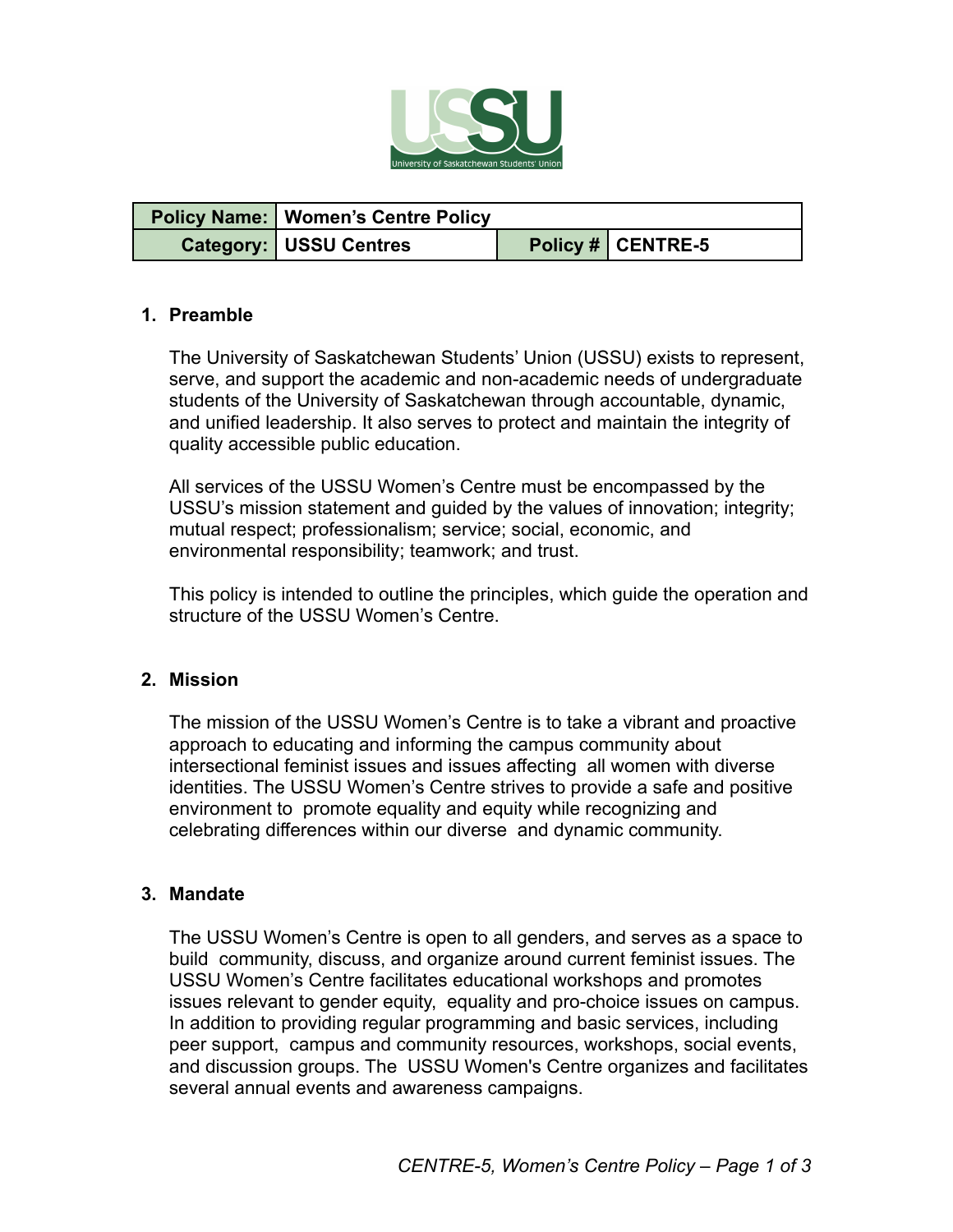## **4. Accountability**

The USSU Women's Centre Coordinator is responsible for the operation of the USSU Women's Centre, and will ensure that the services offered effectively meet the needs of students. The USSU Women's Centre Coordinator shall report regularly to the USSU Business and Services Manager.

### **5. Volunteers**

### **5.1Criteria**

● Volunteers must be registered students at the University of Saskatchewan.

### **5.2A Volunteer is a Person Who**

- Has completed a USSU Volunteer Application and interview process;
- Has been appropriately trained as a front-line volunteer and/or peer supporter by the USSU Women's Centre Coordinator; and
- Regularly works in the USSU Women's Centre for a minimum weekly time period as determined by the USSU Women's Centre Coordinator.

### **5.3General Duties & Responsibilities of a Volunteer**

- To be trained in basic peer supporting, with additional suicide intervention training, and pro-choice training made available to those volunteers interested in being a regular peer supporter;
- To attend regular or general USSU Women's Centre meetings;
- To attend all USSU Women's Centre training sessions;
- To provide the services of the USSU Women's Centre in a non-discriminatory manner in accordance with their training; and
- To maintain regularly scheduled work hours in the USSU Women's Centre.

### **5.4Volunteer Concerns**

- If a volunteer has a problem with anything in the USSU Women's Centre, the first course of action is to talk to the USSU Women's Centre Coordinator.
- If a volunteer has a problem with the USSU Women's Centre Coordinator, a complaint can be lodged with the USSU Business and Services Manager.
- Should volunteer actions be in violation of such requirements, the USSU Women's Centre Coordinator will follow a three-step disciplinary process after consultation with the USSU Business and Services Manager.